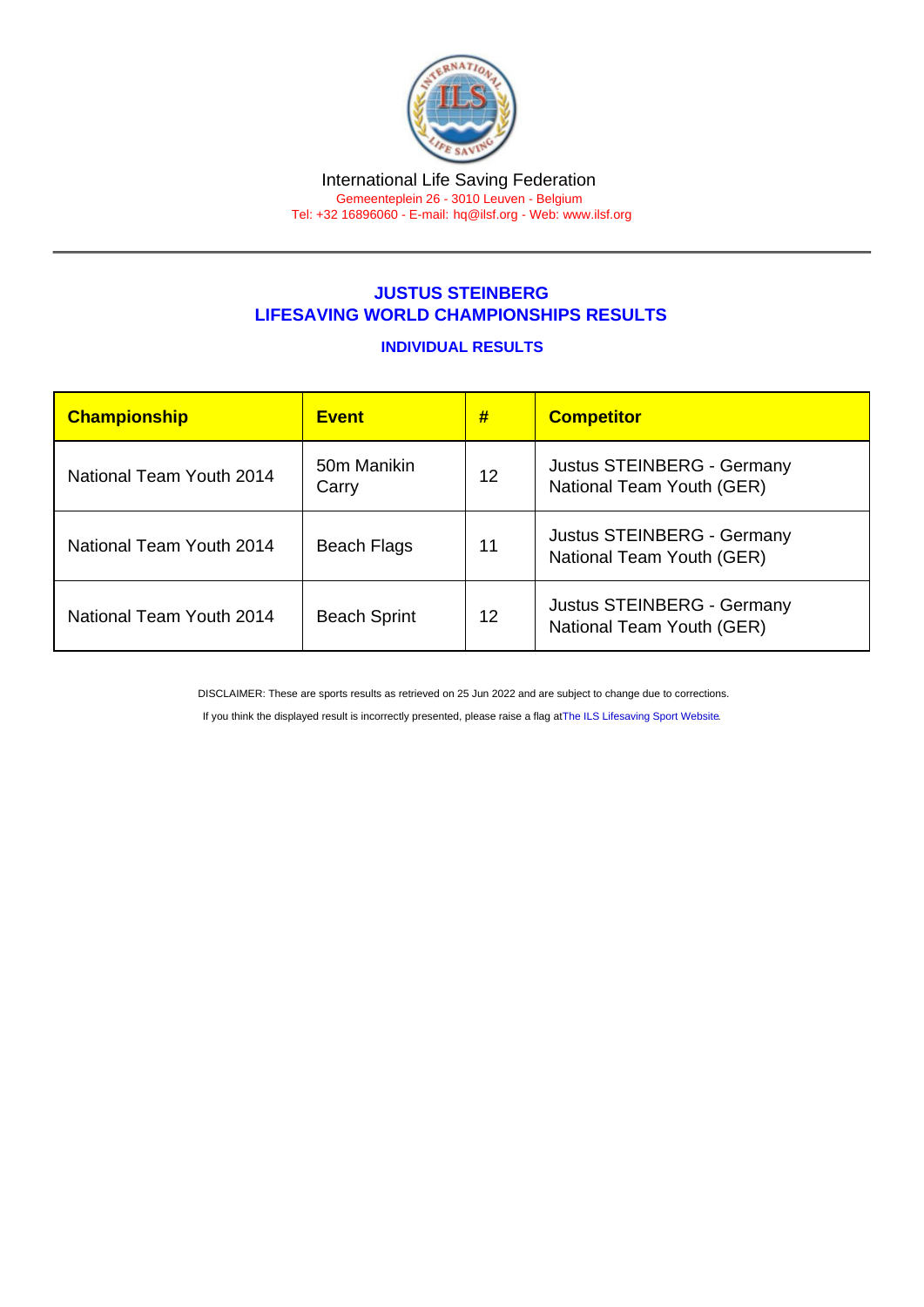## JUSTUS STEINBERG LIFESAVING WORLD CHAMPIONSHIPS RESULTS

## TEAM RESULTS

| Championship                       | <b>Event</b>              | #              | <b>Competitors</b>                                                                                                        |
|------------------------------------|---------------------------|----------------|---------------------------------------------------------------------------------------------------------------------------|
| <b>National Team Youth</b><br>2014 | 4x25m Manikin Relay       | 3              | <b>Germany National Team Youth</b><br>(GER)<br>David LAUFKÖTTER, Joshua<br>PERLING, Justus STEINBERG,<br>Max TESCH        |
| <b>National Team Youth</b><br>2014 | <b>Rescue Tube Rescue</b> | 5              | Germany National Team Youth<br>(GER)<br>Carl-Anton DALLJO, David<br>LAUFKÖTTER, Justus<br>STEINBERG, Max TESCH            |
| <b>National Team Youth</b><br>2014 | Oceanman/Oceanwoman Relay | $\overline{7}$ | <b>Germany National Team Youth</b><br>(GER)<br>Luca HILLEN, Joshua<br>PERLING, Justus STEINBERG,<br>Max TESCH             |
| <b>National Team Youth</b><br>2014 | <b>SERC</b>               | 8              | <b>Germany National Team Youth</b><br>(GER)<br>Carl-Anton DALLJO, David<br>LAUFKÖTTER, Justus<br>STEINBERG, Janine WITTEK |
| Interclub Open 2016                | <b>Rescue Tube Rescue</b> | 8              | Anklam (GER)<br>Lennart RADLOF, Johannes<br><b>SCHMITZ, Justus</b><br><b>STEINBERG, Max TESCH</b>                         |